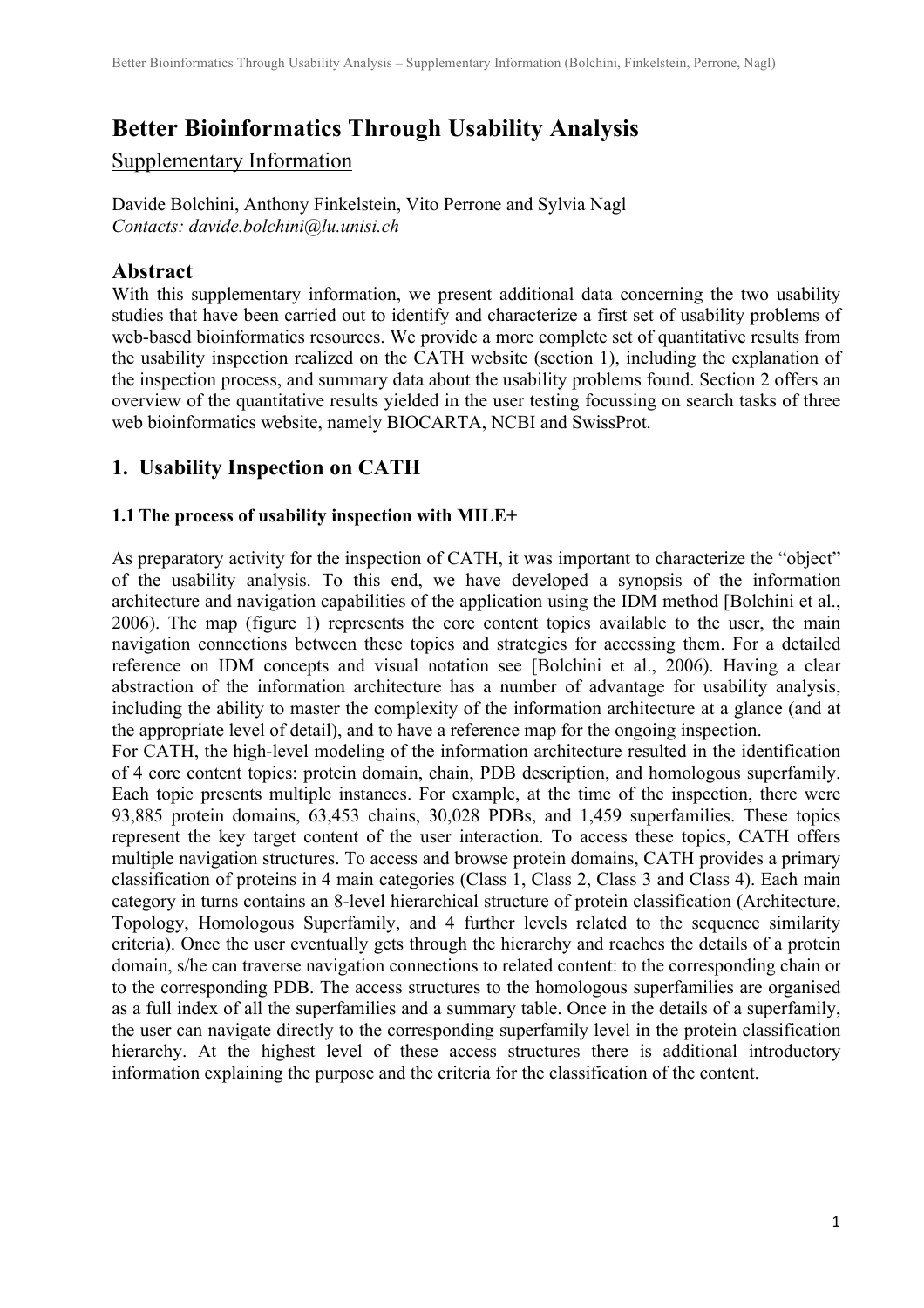

**Figure 1. High-level information architecture map for CATH.**

A search engine provides keyword-based query access to the topics and more static, ancillary content and upload services are available (upload servers, IMPALA, or FTP services). These elements, which support the core of the user experience with the applications, constitute the key objects of investigation for the usability inspection and represent the context in which we frame the usability problems.

During the execution of the usability inspection, there are various strategies to employ the set of 82 heuristics offered by MILE+. The choice of the strategy depends on a number of factors including the time available to the inspectors, their experience in usability evaluation, their knowledge of the application domain, and the size of the application (Triacca, 2005).

We can identify 3 main strategies:

- "Leopard's spots" evaluation<br>• Feature-driven evaluation
- Feature-driven evaluation
- Scenario-driven evaluation

### Leopard's spots evaluation or "critical exploration"

This type of evaluation is useful when the application is small or for focussing on specific site sections (to quickly narrow the scope of the analysis). It consists in exploring in depth a section of the application and then randomly moving to other sections, trying to put the application to test with the heuristics at hand. The initial focus is typical on interface and navigation-related aspects; however, technological problems may emerge during exploration, as well as content-related issues. This inspection approach may be called Leopard's spots evaluation because it almost randomly starts from a specific point in the application and then the analysis naturally expands to include other parts on the basis of the criticalities identified. For example, with the MILE+ heuristics at hand, in a preliminary navigation within the main sections of the CATH website, an inconsistency of the presence of the main navigation bar elements (technically called "landmarks") has been spotted. Then, a specific analysis of these landmarks has been carried out and the problem has been identified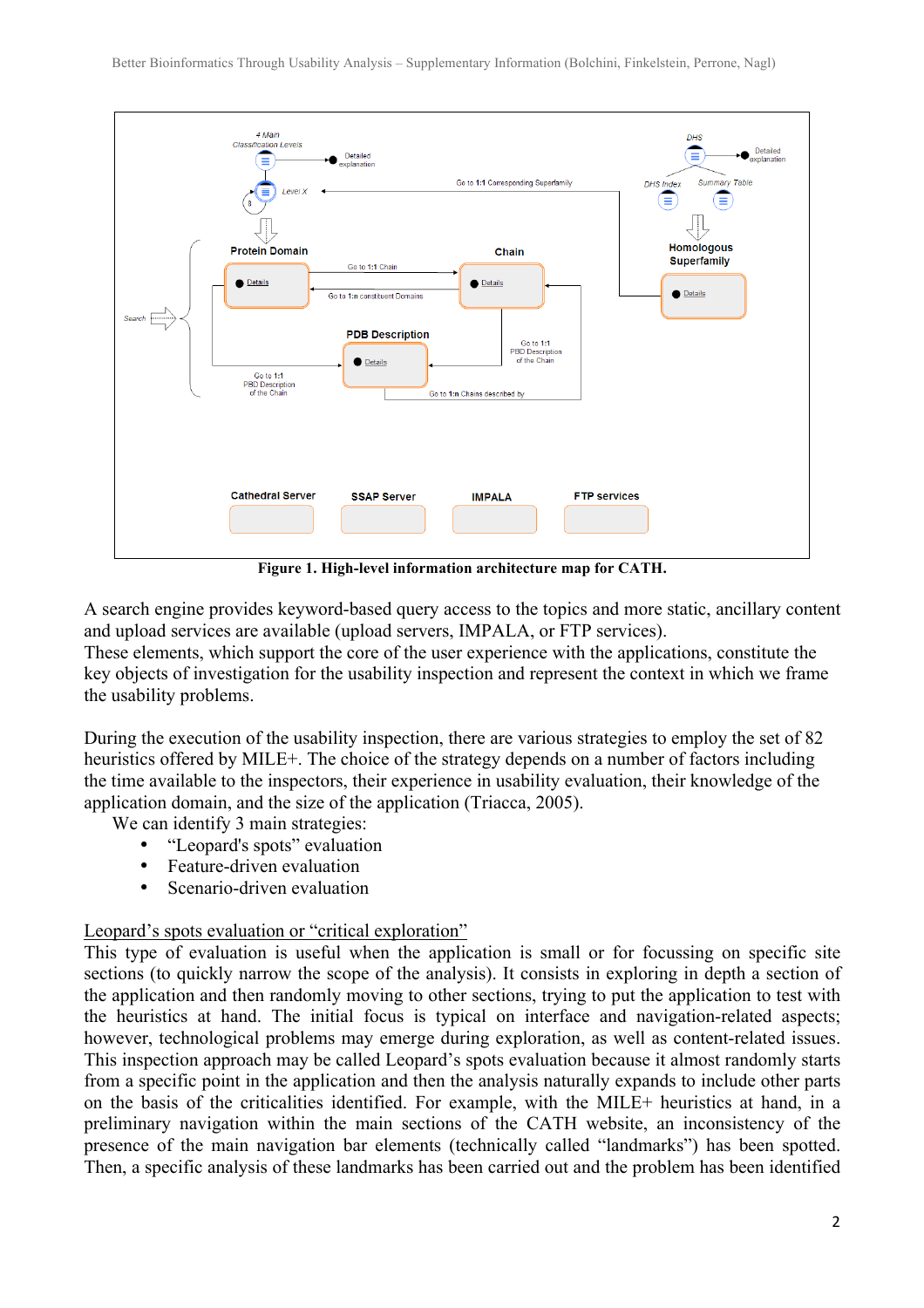and characterized in its various aspects thanks to the MILE+ heuristics. Later on, all other landmarks in other sections have been checked for consistency.

This strategy for MILE+ inspection works very well for a preliminary and quick check-up of the website, and if the inspectors has long-standing usability analysis experience (although not necessarily in the specific application domain) and know the heuristics well.

#### Feature-driven evaluation

Once inspectors have acquired enough confidence with the application, a more systematic inspection can start. Feature-driven inspection consists in checking each design dimension individually (navigation, content, interface and technology) according to MILE+ heuristics, and organize the inspection process around the applicable features to which heuristics are associated (e.g. guided tour navigation, tree navigation, page layout grid, etc.). This strategy is the most expensive in terms of time but the most rewarding in terms of number of types of problems found. Once a type of problem is found according to a heuristics, the inspector can verify how many instances of that problem occur, to get an additional indicator about the severity of the problem in terms of its pervasiveness in the application. In CATH for example, the usability issues associated with the guided tour navigation feature around which the Dictionary of Homologous Superfamily is organized have been spotted through the navigation heuristics. Then, once identified the rigidity of this specific guided tour, other occurrences of this problem in other access structures have been hunted for.

### Scenario-driven evaluation

Scenarios can be used not only during user testing (as described in the paper), but also as drivers for inspection. Building scenarios for usability inspection means identifying a relevant user profile for the web application and envision the way in which s/he may use it in a typical situation to accomplish one or more tasks. To circumscribe the scope of the inspection, a scenario typically focuses on selected sections of the application. As inspectors try to execute the scenarios, usability problems may emerge as obstacles to the successful accomplishment of the scenario.

For example, when focussing on the navigation of the hierarchical (tree-based) classification of protein domains, inspectors tried to reach the details of a protein domain starting from the highest level (class), assuming – after discussion with CATH designers – that is a typical exploratory task to be supported for CATH users. Problems related to the inefficiency of the navigation mechanism in the hierarchy emerged in this analysis process. At each level of the hierarchy, for example, it is shown the total number of sons for that branch. As a matter of fact, the sub-branches at each level are very unbalanced in terms of population. The system, however, does not provide a way to see how all the sons are distributed over the next sub-branches. Therefore, the user cannot be aware of the fact that some sub-branches are very populated (e.g. 100 sons), while others are practically empty (1 or 2 sons). The only way to discover it is by navigating in each sub-branches (going up and down in the hierarchy), which makes the whole exploratory process much more cumbersome and inefficient.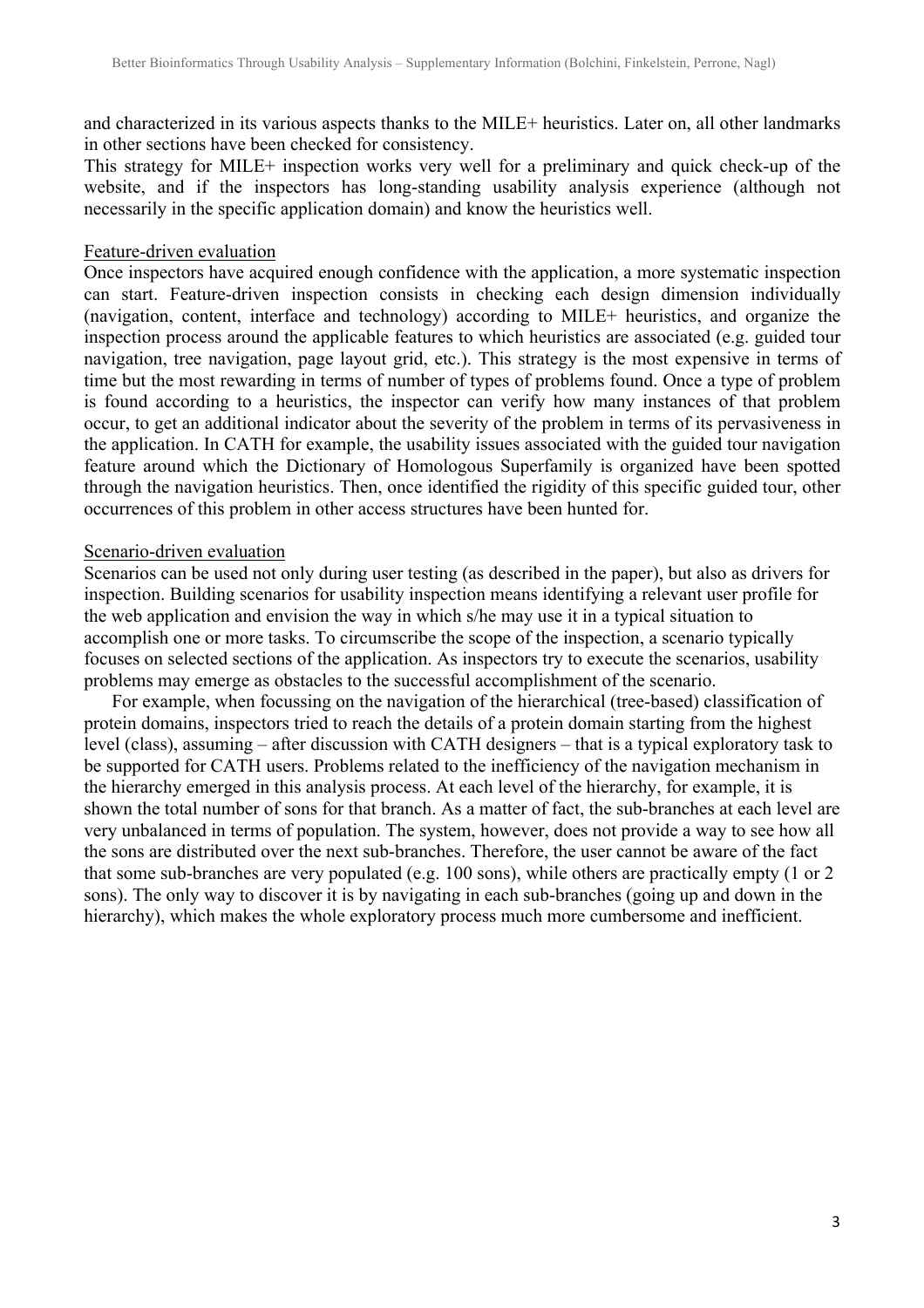

**Figure 2. An overview of the usability inspection process with MILE+.**

The three strategies can be used in parallel and in a blended way (see Figure 2). For the usability inspection of CATH the inspector started from a preliminary Leopard's spot evaluation, given an initial low confidence and knowledge in the specific CATH domain. As usability issues began to emerge, a feature-driven evaluation was more systematically carried out starting from the critical areas identified. Scenario-driven evaluation was then used for specific application areas, such as the navigation of the hierarchical protein classification, where plausible and typical user's tasks could be easily anticipated, given the nature of the information architecture.

#### **1.2 Summary of Usability Problems**

The types of usability problems discovered and addressed during usability analysis of CATH mainly concern navigation and interface design. It is interesting to note that the actual occurrences of these problems often reach a very high number because of the database-driven nature of the web application, as it automatically replicates the same problem for every data instance of the same type.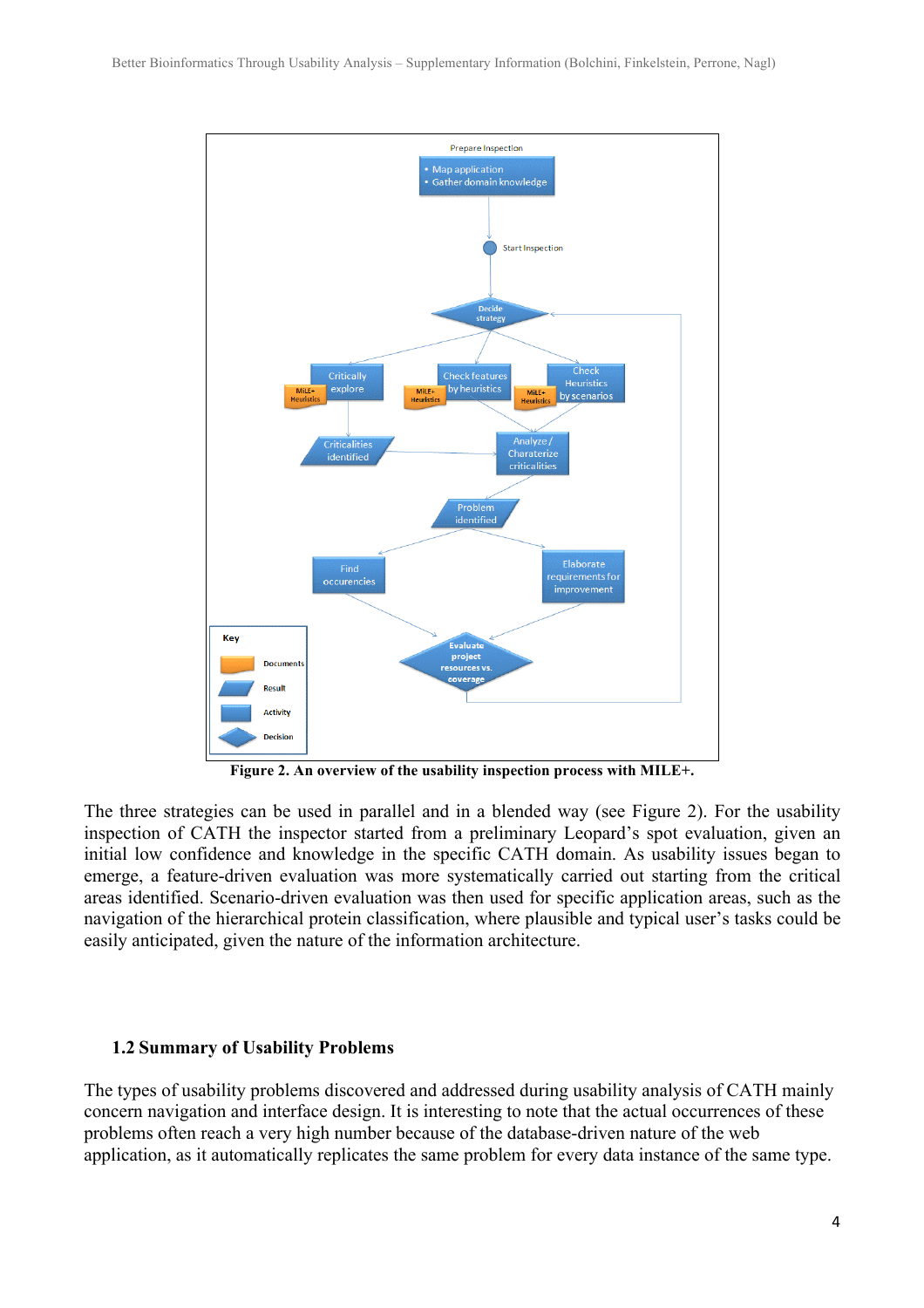For example, a wrong navigation link in each superfamily overview page accounts for one problem types, but it will have as many instances as many superfamilies are present in the repository. The total number of usability problems found and characterized during inspection are organized by design dimensions (Table 1) and listed according to the relevant MILE+ heuristics (table 2).

|                               | Number of problem types | Number of problem occurrences |
|-------------------------------|-------------------------|-------------------------------|
| Content                       |                         |                               |
| <b>Navigation</b>             |                         | >10'000                       |
| Interface design              |                         |                               |
| <b>Technology/Performance</b> |                         | >4000                         |
| Tot.                          |                         | $>$ 14'000 $\,$               |

| <b>Heuristics</b><br><b>Heuristics Name</b> |                                     | N. Problem       | N. Problem  | <b>Severity</b> |
|---------------------------------------------|-------------------------------------|------------------|-------------|-----------------|
| code                                        |                                     | types            | occurrences |                 |
| Content 1                                   | Accuracy                            |                  |             |                 |
| Content 2                                   | Currency                            |                  |             |                 |
| Content 3                                   | Coverage                            |                  |             |                 |
| Content 4                                   | Objectivity                         |                  |             |                 |
| Content 5                                   | Authority                           | 1                | 1           | Medium          |
| Content 6                                   | Consistency                         |                  |             |                 |
| Content 7                                   | <b>Text Errors</b>                  |                  |             |                 |
| Content 8                                   | Multimedia Consistency              |                  |             |                 |
|                                             |                                     |                  |             |                 |
| Navigation_1                                | Topic Segmentation                  |                  |             |                 |
| Navigation <sub>2</sub>                     | <b>Topic Orientation Clues</b>      |                  |             |                 |
| Navigation 3                                | Topic Accessibility                 |                  |             |                 |
| Navigation 4                                | Group Introduction                  |                  |             |                 |
| Navigation 5                                | <b>Group Orientation Clues</b>      |                  |             |                 |
| Navigation 6                                | Group Accessibility                 | $\overline{2}$   | >4000       | High            |
| Navigation 7                                | <b>Transition List</b>              |                  |             |                 |
| Navigation 8                                | <b>Transition Orientation Clues</b> |                  |             |                 |
| Navigation 9                                | <b>Transition Accessibility</b>     |                  |             |                 |
| Navigation 10                               | Landmarks                           | $\overline{2}$   | 10          | Medium          |
| Navigation 11                               | Consistency in Overall Navigation   | $\overline{2^*}$ | 1500        | High            |
| Navigation 12                               | Overall Accessibility               |                  |             |                 |
| Navigation 13                               | Multiple Topic Consistency          |                  |             |                 |
| Navigation 14                               | Multiple Topic Orientation          |                  |             |                 |
| Navigation 15                               | Multiple Topic Segmentation         |                  |             |                 |
| Navigation 16                               | Multiple Topic Accessibility        |                  |             |                 |
| Navigation 17                               | Multiple Group Introduction         |                  |             |                 |
| Navigation 18                               | Multiple Group Orientation          |                  |             |                 |
| Navigation 19                               | Multiple Group Accessibility        |                  |             |                 |
| Navigation 20                               | Tree Orientation                    |                  |             |                 |
| Navigation 21                               | Tree Backward Navigation            | 1                | >4000       | Medium          |
| Navigation 22                               | Tree Depth Anticipation             | 1                | > 500       | High            |
| Navigation 23                               | Overall "Go Back"                   |                  |             |                 |
| Navigation 24                               | Overall History                     |                  |             |                 |
| Navigation 25                               | <b>Guided Tour Orientation</b>      |                  |             |                 |
| Navigation 26                               | Guided Tour Control                 |                  |             |                 |
| Navigation 27                               | <b>Guided Tour Strategy</b>         | $1*$             | 1           | High            |
| Navigation 28                               | <b>Guided Tour Topology</b>         | $1*$             | 1           | High            |
| Navigation 29                               | <b>Index Orientation</b>            |                  |             |                 |
| Navigation 30                               | <b>Index Control</b>                |                  |             |                 |

#### **Table 1. Synopsis of CATH Usability Problems by Design Dimensions.**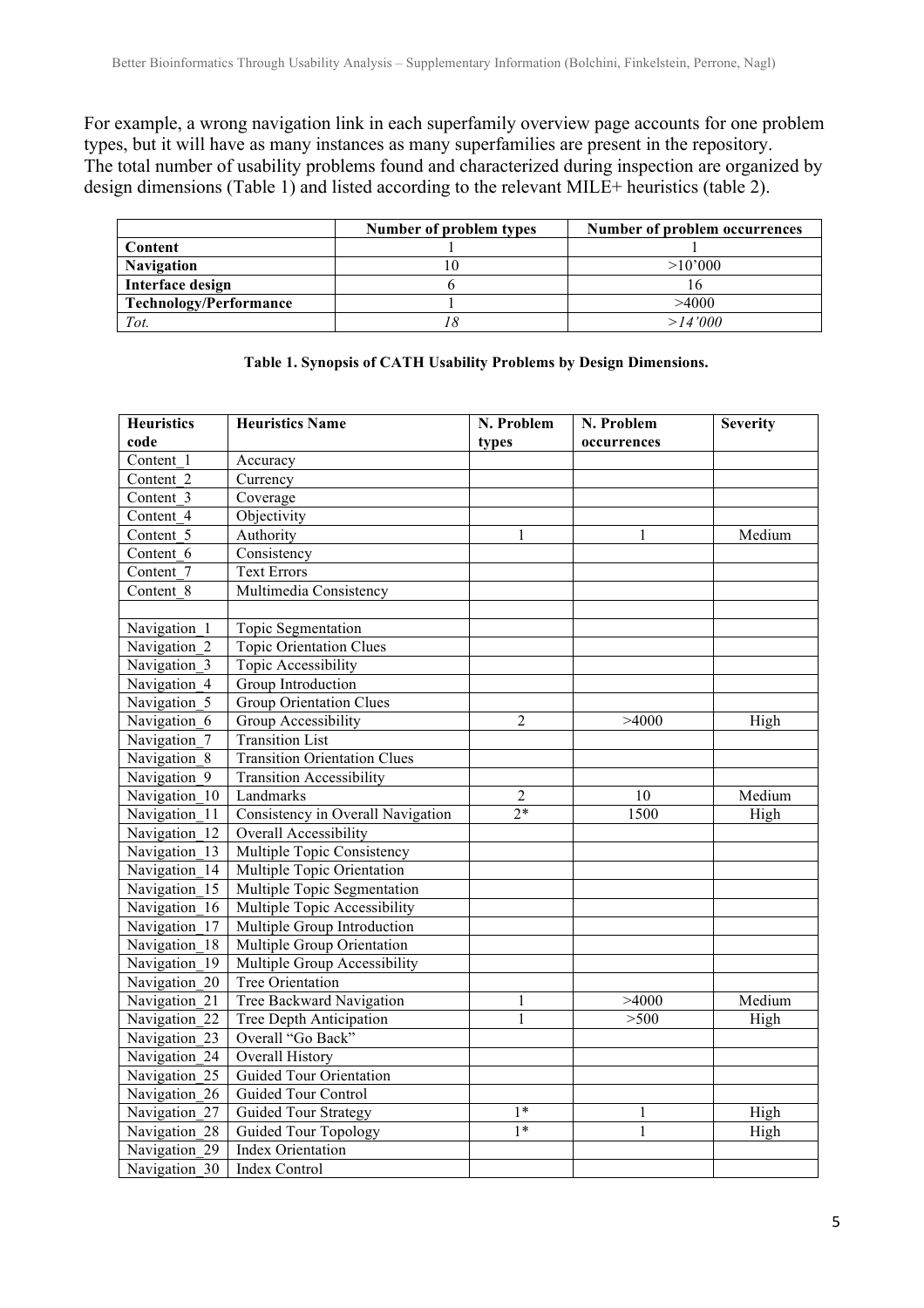| Navigation 31 | <b>Index Strategy</b>         |   |                |        |
|---------------|-------------------------------|---|----------------|--------|
| Navigation 32 | <b>Index Topology</b>         |   |                |        |
| Navigation 33 | All-to-All Orientation        |   |                |        |
| Navigation 34 | All-to-All Control            |   |                |        |
| Navigation 35 | All-to-All Strategy           |   |                |        |
| Navigation 36 | All-to-All Topology           |   |                |        |
|               |                               |   |                |        |
| Interface 1   | Label Ambiguity               | 1 | 1              |        |
| Interface 2   | Label Overlapping             |   |                |        |
| Interface 3   | Label Genericity/Technicality | 1 | $\overline{c}$ |        |
| Interface 4   | <b>Information Scent</b>      |   |                |        |
| Interface 5   | Conventionality               |   |                |        |
| Interface 6   | Intuitiveness                 |   |                |        |
| Interface 7   | Area Grouping Adequacy        |   |                |        |
| Interface 8   | Position of Importance        |   |                |        |
| Interface 9   | <b>Information Overload</b>   |   |                |        |
| Interface 10  | Scannability                  |   |                |        |
| Interface 11  | Page Grouping Adequacy        | 1 | 1              | Low    |
| Interface 12  | Classification Adequacy       |   |                |        |
| Interface 13  | Separation Adequacy           |   |                |        |
| Interface 14  | Mental Map                    |   |                |        |
| Interface 15  | Visual Identity               |   |                |        |
| Interface 16  | Chromatic Code                | 1 | 1              | Low    |
| Interface 17  | <b>Background Contrast</b>    | 1 | 1              | Low    |
| Interface 18  | Font Size                     |   |                |        |
| Interface 19  | Font Colour                   |   |                |        |
| Interface 20  | Font Type                     |   |                |        |
| Interface 21  | <b>Text Layout</b>            |   |                |        |
| Interface 22  | Anchor Identity               |   |                |        |
| Interface 23  | <b>Anchor States</b>          |   |                |        |
| Interface 24  | Icon Consistency              |   |                |        |
|               |                               |   |                |        |
| Interface 25  | <b>Widgets Consistency</b>    |   |                |        |
| Interface 26  | Position Consistency          |   |                |        |
| Interface 27  | Layout Grid Consistency       | 1 | 10             | Medium |
| Interface 28  | <b>Layout Conventions</b>     |   |                |        |
| Interface 29  | Homepage Redundancy           |   |                |        |
| Interface 30  | Homepage Layout               |   |                |        |
| Interface 31  | Homepage Animations           |   |                |        |
|               |                               |   |                |        |
| Tech 1        | Management of User Error      |   |                |        |
| Tech 2        | <b>Scripting Errors</b>       | 1 | >4000          | Medium |
| Tech 3        | <b>Operations Management</b>  |   |                |        |
| Tech 4        | <b>Browser Compatibility</b>  |   |                |        |
| Tech 5        | Plug-ins Required             |   |                |        |
| Tech 6        | Page Download Time            |   |                |        |
| Tech 7        | Media Streaming Optimization  |   |                |        |

**Table 2. Full set of usability problems found in CATH, organized by the 82 MILE+ heuristics. Blank cells refer to heuristics which were not applicable or which did not yield usability problems.**

\* Usability problems described and discussed in the paper, section 4.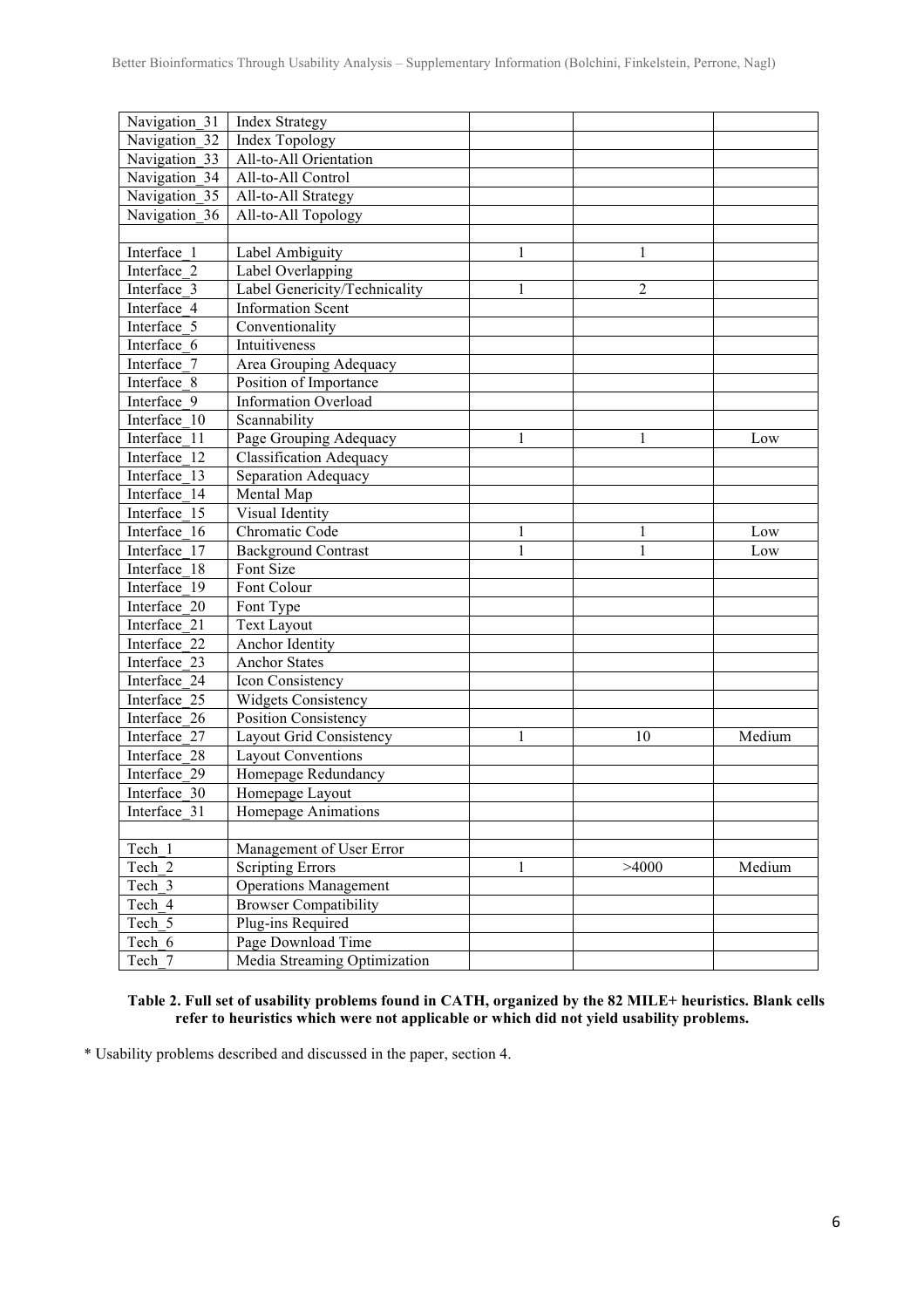## **2. User Testing**

#### **2.1. Characteristics of the user sample**

10 subjects have been recruited for the user testing focussing on "search tasks" on three repositories (BioCarta, SwissProt and NCBI). As shown in Table 3, the relevant characteristics of the subjects mainly address their level of background knowledge of bioinformatics and genetics in general, their knowledge (in terms of use) about bioinformatics repositories, the familiarity with the three web applications of the study, as well as the number of years of experience in the field bioinformatics and genetics.

|                | Knowledge<br>about<br><b>Bioinformatics</b><br>repositories (1-<br>5) | Years working in<br><b>Bioinformatics</b> | Knowledge about the<br>specific repositories                                   | Knowledge<br>about<br><b>Genetics</b><br>$(1-5)$ | Years<br>working in<br><b>Genetics</b> | Role                  | Research<br>Domain      |
|----------------|-----------------------------------------------------------------------|-------------------------------------------|--------------------------------------------------------------------------------|--------------------------------------------------|----------------------------------------|-----------------------|-------------------------|
| $S_1$          | 3                                                                     | 3                                         | Biocarta: never used<br>Swissprot: extensive use<br><b>NCBI:</b> extensive use | $\mathbf{1}$                                     | 1                                      | Phd student           | Biochemistry            |
| S <sub>2</sub> | 5                                                                     | $\overline{7}$                            | Biocarta: never used<br>Swissprot: used<br>NCBI: used                          | 3                                                | 3                                      | Phd student           | <b>Bioinformatics</b>   |
| $S_3$          | $\overline{2}$                                                        | 1                                         | Biocarta: never used<br>Swissprot: used<br>NCBI: used                          | 5                                                | 5                                      | Senior<br>researcher  | Medical<br>research     |
| S <sub>4</sub> | $\mathbf{1}$                                                          | 1                                         | Biocarta: never used<br>Swissprot: never used<br>NCBI: never used              | $\overline{2}$                                   | 1                                      | Master student        | Intelligence<br>Systems |
| $S_5$          | 4                                                                     | 3                                         | Biocarta: never used<br>Swissprot: used<br>NCBI: used                          | 3                                                | $\overline{2}$                         | Research<br>Assistant | <b>Bioinformatics</b>   |
| $S_6$          | $\overline{2}$                                                        | 1                                         | Biocarta: never used<br>Swissprot: used<br><b>NCBI: used</b>                   | 3                                                | $\overline{2}$                         | Phd student           | Virology                |
| $S_7$          | $\overline{2}$                                                        | $\overline{2}$                            | Biocarta: never used<br>Swissprot: used<br>NCBI: used                          | 3                                                | 5                                      | Master student        | <b>Biotechnologies</b>  |
| $S_8$          | $\overline{\mathbf{4}}$                                               | 3                                         | Biocarta: never used<br>Swissprot: used<br><b>NCBI: used</b>                   | 4                                                | 6                                      | PhD student           | Oncology                |
| $S_9$          | $\overline{2}$                                                        | 1                                         | Biocarta: never used<br>Swissprot: used<br>NCBI: used                          | 4                                                | $\overline{7}$                         | PhD student           | Biochemistry            |
| $S_{10}$       | 3                                                                     | 3                                         | Biocarta: never used<br>Swissprot: used<br>NCBI: used                          | 3                                                | 3                                      | PhD student           | <b>Bioinformatics</b>   |

**Table 3. The characteristics of the subjects recruited for the user testing.**

From the data gathered during recruitment, the set of subjects turned out to be quite well balanced both in terms of bioinformatics knowledge  $(AV=2.8$  in a 1-5 scale, SD=1.22) and number of years of activity in the field of bioinformatics  $(AV=2.5 \text{ in a } 1.5 \text{ scale}, SD=1.84)$ . A slight tendency toward an overall higher level of expertise in genetics knowledge (AV=3.1, SD=1.10) and years of experience  $(AV=3.5, SD=2.12)$  is worth noticing.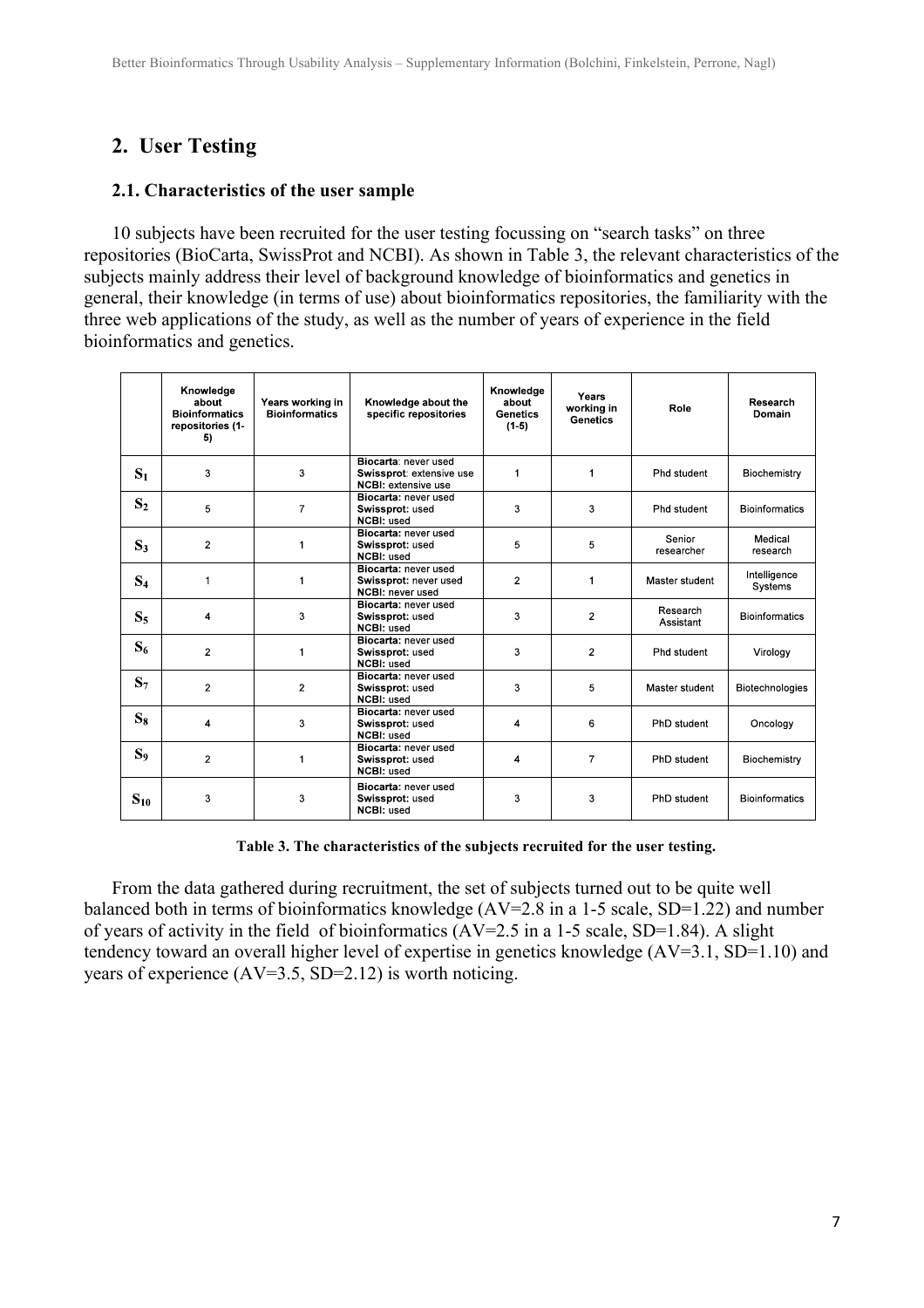## 2.2. **User Testing: Summary of Quantitative Results**

Table 4 shows the data related to whether or not the user completed the tasks assigned to them. The following scale has been used: 1 denotes successful task completion; 0 indicates "task failed" either because the users gave up or they were obviously out of track after an acceptable time threshold of 15 minutes; 0.5 denotes partial completion (with respect to the content of the task assigned).

Given that the purpose of the search-related usability study was to investigate the nature of the usability problems encountered while searching bioinformatics repositories, the data about the effectiveness in supporting user's tasks should not be read as a comparative evaluation score between the three web applications (BioCarta, SwissProt and NCBI). The data from the user testing were useful to observe recurrent obstacles users found in searching large repositories and to characterize common criticalities in terms of design assumptions, search interface usability and results displaying. The tasks, therefore, were not designed to systematically put the three applications to test and to compare their relative performances.

|          | Task 1 (biocarta) |                                       | Task 2 (biocarta) |                                      | Task 3 (biocarta) |                                    | Task 4 (swissprot) |                             | Task 5 (ncbi) |                             |
|----------|-------------------|---------------------------------------|-------------------|--------------------------------------|-------------------|------------------------------------|--------------------|-----------------------------|---------------|-----------------------------|
|          | Completion        | Comments                              | Completion        | Comments                             | Completion        | Comments                           | Completion         | Comments                    | Completion    | Comments                    |
| $S_1$    | 1                 | After<br>search<br>term<br>suggestion | 0                 | Wrong<br>repository                  | $\mathbf{1}$      |                                    | 0                  | Can't find<br>telomerase    | $\mathbf 1$   |                             |
| $S_2$    | 0.5               | 1 gene out<br>of 3                    | $\mathbf{1}$      | <b>Different</b><br>ontology<br>used | $\mathbf{1}$      |                                    | 0                  | Picked<br>wrong<br>record   | 0             | Close to<br>completion      |
| $S_3$    | 0                 | Picked<br>wrong<br>record             | 1                 |                                      | 0                 |                                    | 0                  |                             | 0             |                             |
| $S_4$    | $\mathbf{1}$      | Wrong<br>spelling                     | $\mathbf{1}$      | By chance                            | 0                 | Can't<br>understand<br>the picture | 0                  | Wrong<br>answer             | $\mathbf 0$   | Got lost                    |
| $S_5$    | 0                 |                                       | $\mathbf{1}$      |                                      | $\mathbf{1}$      |                                    | 0                  |                             | 0.5           | Similar<br>asnwer           |
| $S_6$    | $\mathbf{1}$      | After<br>search<br>term<br>suggestion | 0                 |                                      | 0                 | Wrong<br>search<br>criteria        | 0                  | Wrong<br>search<br>criteria | $\mathsf 0$   | Wrong<br>search<br>criteria |
| $S_7$    | $\mathbf{1}$      | After<br>search<br>term<br>suggestion | $\mathbf{1}$      |                                      | $\mathbf{1}$      |                                    | 0                  |                             | $\mathbf 0$   | Gave up                     |
| $S_8$    | $\mathbf{1}$      |                                       | 1                 |                                      | $\mathbf 1$       |                                    | $\mathbf{1}$       |                             | 0             | Wrong<br>search<br>criteria |
| $S_9$    | $\mathbf{1}$      |                                       | 0                 |                                      | $\mathbf 1$       |                                    | 0                  |                             | $\mathbf{1}$  |                             |
| $S_{10}$ | 0                 |                                       | $\mathbf{1}$      |                                      | $\mathbf 1$       |                                    | $\mathbf{1}$       |                             | 1             |                             |
| Tot.     | 6.5               |                                       | 7                 |                                      | 7                 |                                    | $\mathbf 2$        |                             | 3.5           |                             |

**Table 4. Effectiveness in supporting user's tasks.**

Besides the qualitative characterization of the types of usability problems encountered by the users (reported in the paper), the number of query iterations during search task was an interesting finding (Table 5). In our study, a query iteration indicates the number of different search queries performed in the attempt to complete a task. The number of query iteration is one indicator of the level of difficulty in accomplishing the task, which is in turn determined by the design of the system in interaction with the user's ability to formulate effective queries.